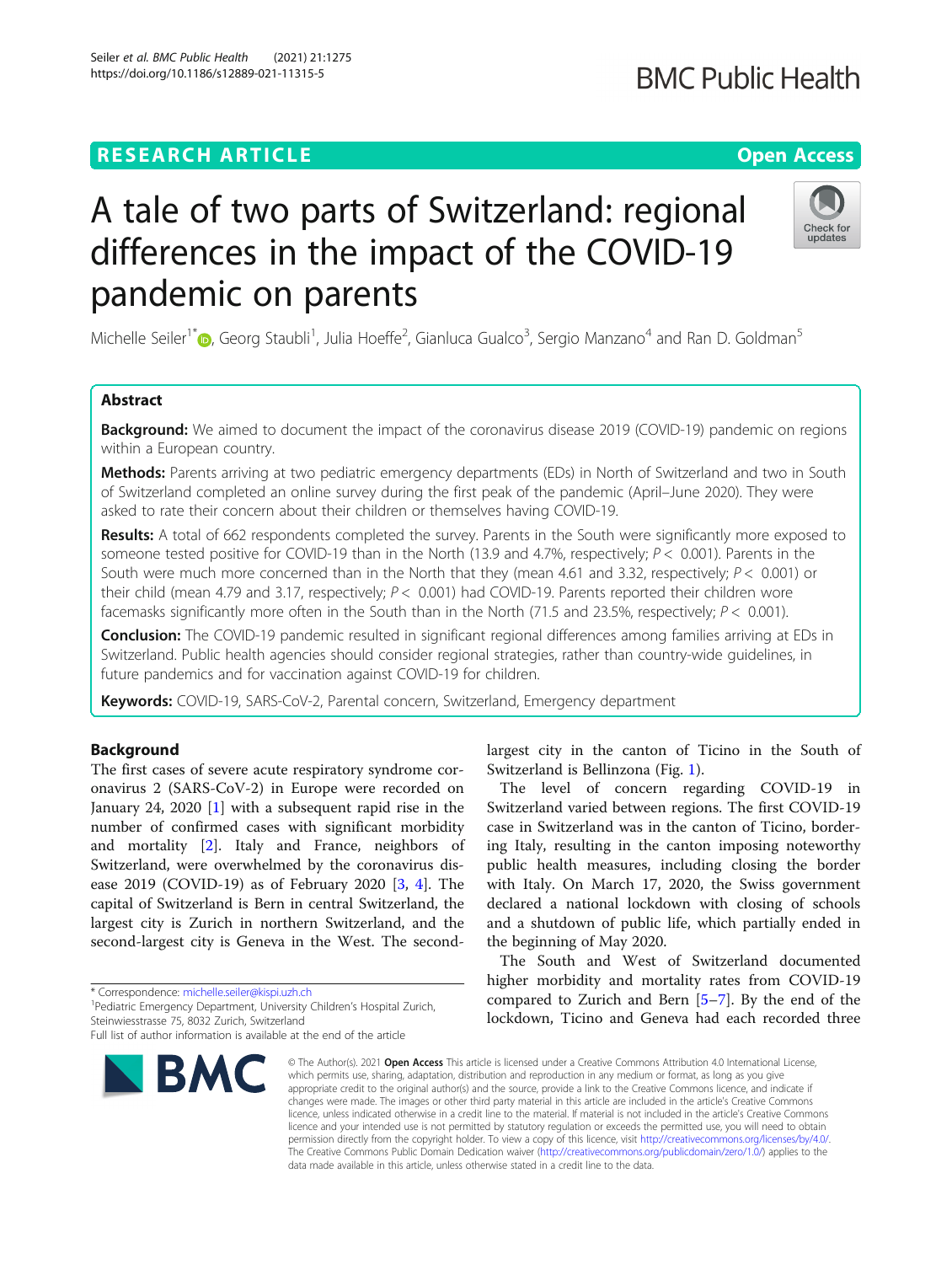<span id="page-1-0"></span>

times more deaths than Zurich and Bern. Geneva counted 1200 hospitalized patients, Ticino 700, and Zurich and Bern tallied 300 patients each [\[6](#page-5-0)].

The COVID-19 pandemic resulted in a decrease in pediatric emergency medicine attendances from 30% up to 76%, mainly for communicable infections [\[8](#page-5-0), [9](#page-5-0)].

The objective of this study was to evaluate the differing impact of COVID-19 on parents' attitudes when attending an emergency department (ED) during and after the lockdown in different regions in Switzerland. Our hypothesis was that regional differences exist and that parents in cities neighboring Italy (Bellinzona) and France (Geneva) would be more concerned about their children or themselves having COVID-19 than parents in the North of Switzerland (Zurich, Bern).

### Methods

This investigation is part of the COVID-19 International Parental Attitude Study (COVIPAS) Group for parents (including all caregivers) presenting their child to one of 17 EDs in six countries [[10](#page-5-0)], including the main regional hospitals in four regions in Switzerland: Bern, Geneva, Zurich, and Bellinzona. Parents were approached to participate in this survey by healthcare team members, as well as posters that were placed in waiting areas and patient rooms. Parents used their personal smartphones to fill out the questionnaire by logging into a secure online platform based on REDCap metadata-driven software (Vanderbilt University). A waiver of consent was provided by the Swiss ethics committee because responding to the survey was considered consent to participate and

because no identifiers were collected. Languages available to complete the survey questionnaire were German, French, Italian, and English.

Sites joined recruitment in a staggered fashion between April 10 and June 30, 2020. Bern started April 10, Geneva April 17, Zurich April 18, and Bellinzona May 22. Only one parent completed the survey because only one parent was allowed to accompany the child due to restrictions on family visitation in EDs.

The study-specific questionnaire was developed to include questions on attitudes to COVID-19 (see Supplementary file [1](#page-4-0)). The survey was designed to assess parental opinions during the pandemic. The survey was tested for clarity a priori by 20 individuals. Feedback led to revisions and development of the final survey.

Demographic questions included the child's age, whether a family member was exposed to someone who had tested positive for SARS-CoV-2 and whether the child wore a facemask before coming to the ED.

We asked parents to answer five questions about the impact of COVID-19 on their family. Five questions focused on issues about the impact of COVID-19 with a Likert scale (0: not at all; 10: the most I have ever been): (1) "How worried are you that your child has Coronavirus (COVID-19)?" (2) "How worried are you that you have Coronavirus (COVID-19)?" (3) "How worried are you about missing work?" (4) "How worried are you about your child missing school?" (5) "Has Coronavirus (COVID-19) led you to lose income due to loss of job or inability to work?"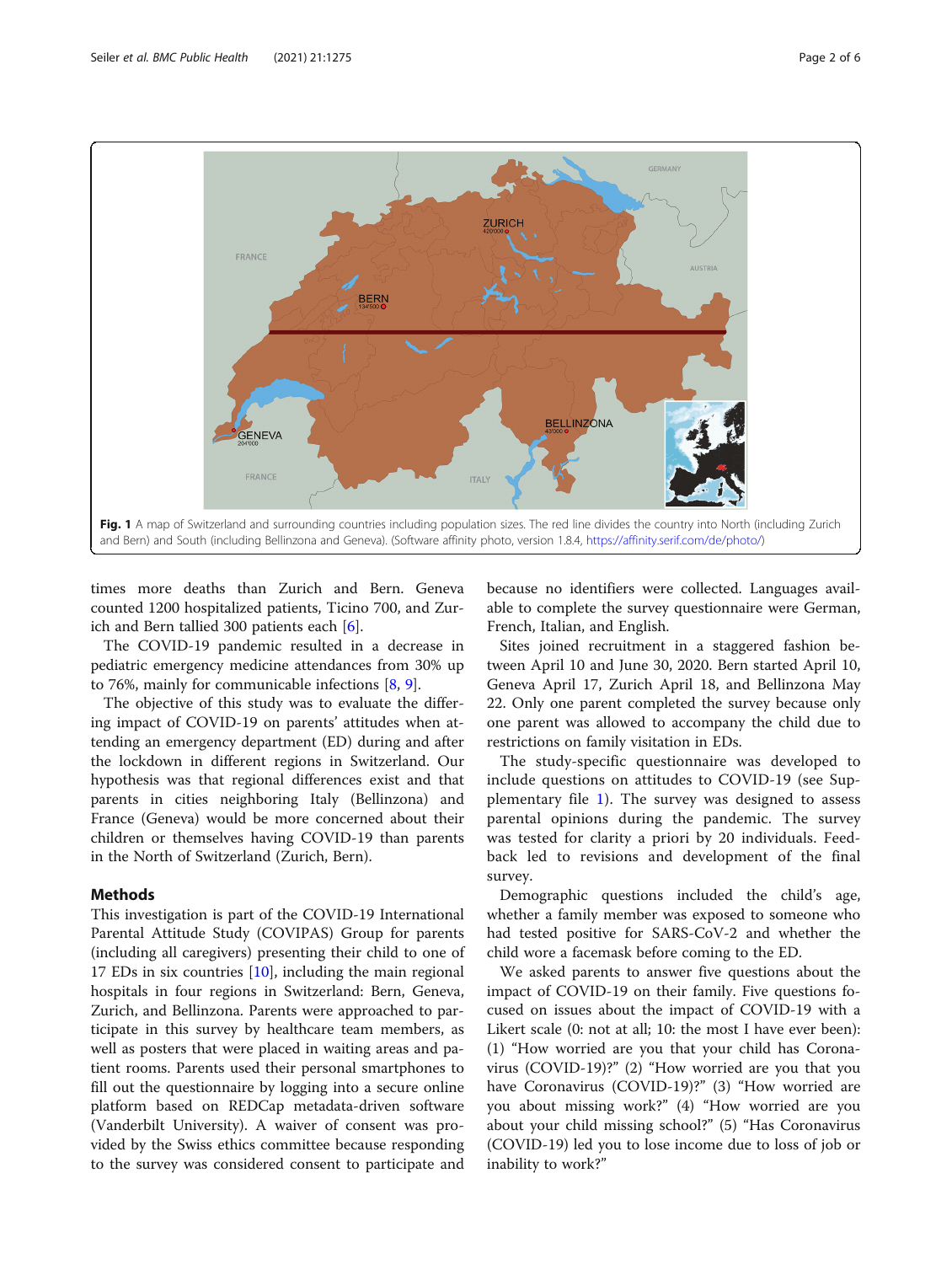#### Statistical analysis

Statistical analyses were performed with IBM® SPSS® statistics version 24 (IBM, Armonk, NY). Basic descriptive statistics and frequencies were used to describe all variables and compare the North of Switzerland (Zurich and Bern) to the South (Bellinzona and Geneva reflecting proximity to Italy and France). The independent t-test was used for comparing normally distributed continuous variables, and Chi-square or Fisher's exact test for categorical variables. For all tests, P-values of less than 0.05 were considered statistically significant.

#### Results

A total of 662 respondents participated in the study and completed the survey questionnaire online. Certain questions were not answered by all participants, accounting for nine (1.4%) unknown responses to demographic questions and 48 (7.3%) regarding the extent of concern. The mean age of children was 7.4 (Standard Deviation  $(SD) = 4.5$ ) years; children in the South were older than children in the North (8.2 years and 7.1 years,  $P = 0.011$ ). A comparison between families from the North and those from the South are provided in Table 1. No significant differences were found in the proportions of children's sex, children having a chronic illness, use of long-term medications, or who completed the survey. In the South, more respondents completed the surveys after the lockdown than in the North (85.8% compared to 54.6%,  $P < 0.001$ ).

Parents in the South reported an exposure to someone who tested positive for COVID-19 significantly more often than in the North (13.9 and 4.7%, respectively;  $P < 0.001$ ). Parents whose families had been exposed to COVID-19 were significantly more worried that they had COVID-19 themselves (Table [2\)](#page-3-0).

The level of concern about COVID-19 was significantly higher in the South than the North about both parents and their children having COVID-19 (Table [3](#page-3-0)). Parents from the South whose families had been exposed to COVID-19 were mostly concerned that they or their children had COVID-19. Forty-three percent of parents stated that they were not concerned at all about their children having COVID-19; those parents were mainly from the North (North 46.5%, South 31.3%,  $P = 0.002$ ). In the North, 56.9% of parents were not worried they had COVID-19 compared to 37.8% in the South  $(P < 0.001)$ .

The proportions of children reported as wearing a facemask when coming to the ED were similar between those with families exposed to confirmed cases of COVID-19 and those not reporting exposure (37.2 and 33%, respectively,  $P = 0.603$ ). Children wore facemasks significantly more often in the South than in the North (71.5 and 2[3](#page-3-0).5%, respectively;  $P < 0.001$ ; Table 3).

A third (31.6%) of all parents stated that they had lost income because of COVID-19, with similar proportions in the North and South of Switzerland. However, 49.2% in the North and 47% in the South were not concerned about work ( $P = 0.695$ ). Of those who were concerned, the concern level of parents about missing work was higher in the South, independent of whether the family had been exposed to COVID-19 or not (mean 5.5 and 4.02, respectively;  $P < 0.001$ ). However, parents who lost income due to COVID-19 were more worried about missing work than those who did not lose income (mean 2.65 and 2.03, respectively;  $P = 0.015$ ). Half of the families in this study were not concerned that their child missed school (North 53.5%, South 39.6%,  $P = 0.005$ ), and the level of parental concern in the South was higher than in the North (mean 5.48 and 4.47, respectively;  $P = 0.006$ ; Tables [2](#page-3-0) and [3\)](#page-3-0).

## Discussion

We report that within Switzerland, one of the smallest countries in Europe, significant regional differences existed in the impact of COVID-19 on parents' attitudes as well as actions. Those living in cities bordering countries most heavily hit by COVID-19, Italy and France, were more affected than parents in the North of Switzerland. We found that parents in the South had significantly more exposure to someone who had tested positive for COVID-19, were significantly more worried that they or their children had COVID-19 when arriving at an ED, were worried about missing work and their

Table 1 Demographic information and number of respondents in North and South Switzerland. SD = standard deviation

|                                                              | Number of respondents | North           | South             | p value |
|--------------------------------------------------------------|-----------------------|-----------------|-------------------|---------|
| Child's mean age in years (SD)                               | 659                   | 7.1 $(\pm 4.5)$ | $8.2 \ (\pm 4.4)$ | 0.011   |
| Child's sex Male                                             | 660                   | 288/518 (55.6%) | 68/142 (47.9%)    | 0.102   |
| Child has a chronic illness                                  | 659                   | 35/518 (6.8%)   | 8/141 (5.7%)      | 0.644   |
| Child uses long-term medication                              | 660                   | 54/519 (10.4%)  | 14/141 (9.9%)     | 0.869   |
| Survey was completed by the Mother                           | 659                   | 336/518 (64.9%) | 99/141 (70.2%)    | 0.235   |
| Family member was exposed to COVID-19                        | 653                   | 24/516 (4.7%)   | 19/137 (13.9%)    | < 0.001 |
| Survey completed out after lockdown (May 11 - June 30, 2020) | 662                   | 284/520 (54.6%) | 121/142 (85.8%)   | < 0.001 |

Significant p-values are emphasized using italics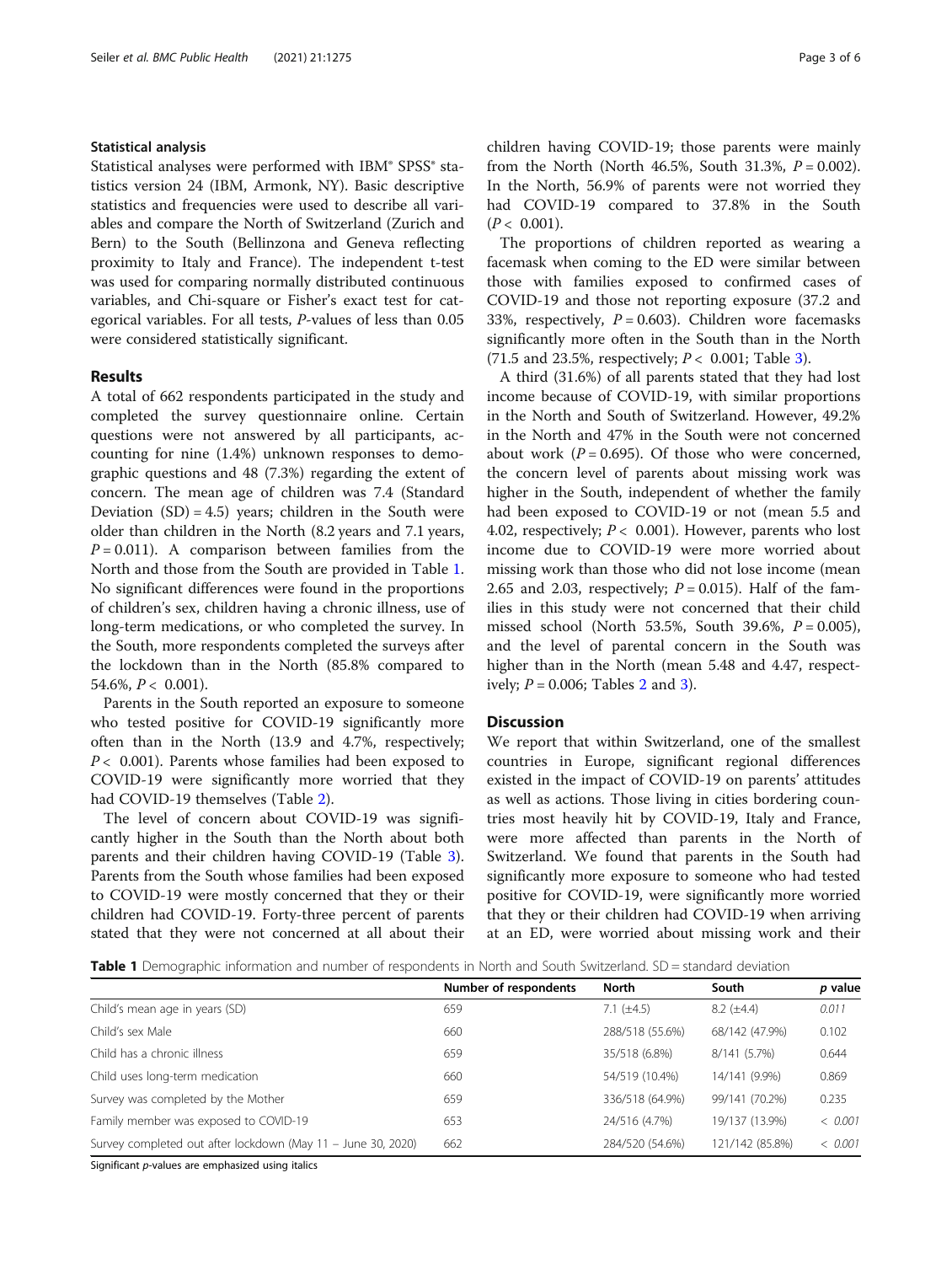| Reported Exposure to Someone Not known Exposure to Someone<br>n valu                                                              |
|-----------------------------------------------------------------------------------------------------------------------------------|
| work, loss of income, and their child missing school. SD = standard deviation                                                     |
| COVID-19 (Likert scale 1–10, excluding families who were not worried). Also analyzing subsets of families with concerns regarding |
| confirmed case of COVID-19 before arriving at the Emergency Department. Subset of families that reported concern about having     |
| <b>Table 2</b> Companing families reporting exposure to a committed case of COVID-19, and families who report no exposure to a    |

<span id="page-3-0"></span>Table 2 Comparing families reporting exposure to a confirmed case of COVID-19, and families who report no exposure to a

|                                                                                        | <b>Reported Exposure to Someone</b><br>with Confirmed COVID-19 | Not known Exposure to Someone<br>with Confirmed COVID-19 | p value |
|----------------------------------------------------------------------------------------|----------------------------------------------------------------|----------------------------------------------------------|---------|
| Parents concerned their children have COVID-19 (Likert scale 1-10), mean (SD)          | 4.41 $(\pm 2.87)$                                              | $3.51 (\pm 2.41)$                                        | 0.057   |
| Number of parents very worried their children have COVID-19 (Likert scale 7-10), n (%) | 7/43 (16.3%)                                                   | 41/584 (7%)                                              | 0.038   |
| Parents concerned they have COVID-19 (Likert scale 1-10), mean (SD)                    | 5.04 $(\pm 2.54)$                                              | $3.56 \ (\pm 2.35)$                                      | 0.002   |
| Parents very concerned they have COVID-19 (Likert scale 7-10), n (%)                   | 8/43 (18.6%)                                                   | 45/583 (7.7%)                                            | 0.022   |
| Parents concerned about missing work (Likert scale 1-10) (SD)                          | 4.77 $(\pm 3.06)$                                              | 4.3 $(\pm 2.8)$                                          | 0.413   |
| Parents concerned about their children missing school (Likert scale 1-10) (SD)         | 4.71 $(\pm 3.07)$                                              | 4.73 $(\pm 2.83)$                                        | 0.970   |
| Parent report loss of income due to COVID-19, n (%)                                    | 11/43 (25.6%)                                                  | 194/599 (32.4%)                                          | 0.355   |

Significant p-values are emphasized using italics

children missing school. This may have resulted in wearing facemasks on their children so early in the first peak of the pandemic and significantly more often than did parents of children from the North.

Higher morbidity and mortality rates from COVID-19 were documented in the cantons of Ticino and Geneva compared to Zurich and Bern [[5](#page-5-0)–[7\]](#page-5-0). Swiss authorities imposed national restrictions and we stipulate that the differences we report cannot be explained by different restrictions in these regions. The broader effect on parents' reports in the South is likely a result of the higher risk of a family member being exposed to someone who tested positive for COVID-19 (three times higher than in the North).

In the North, almost half of parents were not concerned that their child had COVID-19, possibly reflecting Swiss authorities' effort to diminish public apprehension about the illness. At the time of the survey, public health messaging suggested the illness was

mainly unsafe for the elderly and for adults with chronic conditions rather than children. Additionally, authorities initially suggested that wearing facemasks was not necessary and that social distancing and frequent hand washing were more important measures [[11](#page-5-0)]. An online survey of residents in Switzerland during lockdown period reported that most people in the North and East of Switzerland approved authorities' actions: only 11% reported wearing facemasks, compared to 24% in the West and 48% in the South [[12](#page-5-0)]. In our survey, 70% of parents in the South responded that their children wore a facemask when arriving at the ED, suggesting heightened concern about them or their children already having COVID-19 or apprehensions about contracting the infection in the hospital. This finding supports the notion that those who were more worried about COVID-19 were also more engaged in precautionary measures, like using facemasks [[13\]](#page-5-0).

Table 3 The impact of COVID-19 reported by families in the North and the South of Switzerland, including families who reported concern about having COVID-19 (Likert scale 1–10, excluding families who were not concerned). SD = standard deviation

|                                                                                                                                                                                               | North                                  | South                                  | p value |
|-----------------------------------------------------------------------------------------------------------------------------------------------------------------------------------------------|----------------------------------------|----------------------------------------|---------|
| Parents concerned their children have COVID-19 (Likert scale 1-10), mean (SD)<br>Family exposed to COVID-19: Parents concerned their children have COVID-19<br>(Likert scale 1-10), mean (SD) | $3.17 (\pm 2.23)$<br>$3.31 (\pm 2.43)$ | 4.79 $(\pm 2.68)$<br>5.31 $(\pm 2.96)$ | < 0.001 |
| Parents very concerned their children have COVID-19 (Likert scale 7-10), n (%) ( $n = 633$ )                                                                                                  | 22/495 (4.4%)                          | 26/132 (19.7%)                         | < 0.001 |
| Family exposed to COVID-19 $(n = 627)$                                                                                                                                                        | 2/24(8.3%)                             | 5/19 (26.3%)                           |         |
| Parents concerned they have COVID-19 (Likert scale 1–10), mean (SD)                                                                                                                           | $3.32 \ (\pm 2.16)$                    | 4.61 $(\pm 2.71)$                      | < 0.001 |
| Family exposed to COVID-19                                                                                                                                                                    | 4.45 $(\pm 2.58)$                      | $5.47 (\pm 2.5)$                       |         |
| Parents very worried they have COVID-19 (Likert scale 7-10)                                                                                                                                   | 27/493 (5.5%)                          | 26/133 (19.5%)                         | < 0.001 |
| Family exposed to COVID-19                                                                                                                                                                    | $2/27(7.4\%)$                          | $6/26$ (23.1%)                         |         |
| Parents concerned about missing work (Likert scale 1–10), mean (SD)                                                                                                                           | 4.02 $(\pm 2.74)$                      | 5.5 $(\pm 2.87)$                       | < 0.001 |
| Family exposed to COVID-19                                                                                                                                                                    | 4.44 $(\pm 3.09)$                      | 5.5 $(\pm 3.07)$                       |         |
| Parents concerned about their child missing school (Likert scale 1-10), mean (SD)                                                                                                             | 4.47 $(\pm 2.81)$                      | 5.48 $(\pm 2.82)$                      | 0.006   |
| Family exposed to COVID-19                                                                                                                                                                    | $3.86 \ (\pm 3.09)$                    | 5.90 $(\pm 2.77)$                      |         |
| Parents report child wearing facemask when coming to the Emergency Department                                                                                                                 | 121/515 (23.5%)                        | 98/137 (71.5%)                         | < 0.001 |
| Family exposed to COVID-19                                                                                                                                                                    | 3/24 (12.5%)                           | 13/19 (68.4%)                          |         |
| Parent report lost income due to COVID-19                                                                                                                                                     | 160/506 (31.6%)                        | 45/136 (33.1%)                         | 0.760   |
| Family exposed to COVID-19                                                                                                                                                                    | 8/24 (33.3%)                           | 3/19 (15.8%)                           |         |

Significant p-values are emphasized using italics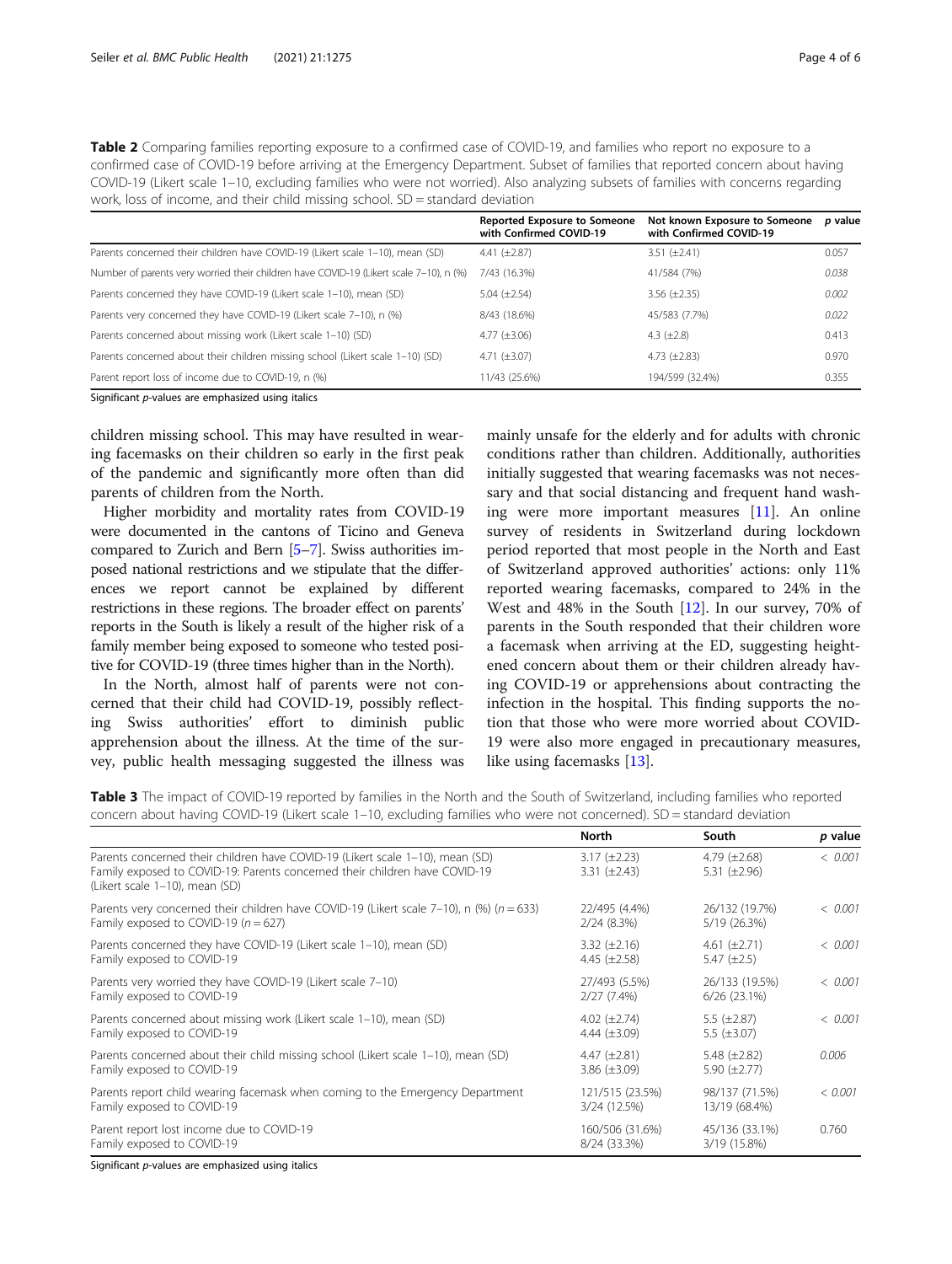<span id="page-4-0"></span>Switzerland is known for residents' high satisfaction with quality of life in all regions of the country [\[14\]](#page-5-0) and concerns about unemployment, expressed more by men than by women, vary regionally  $[15, 16]$  $[15, 16]$  $[15, 16]$  $[15, 16]$  $[15, 16]$ . The pandemic resulted in economic distress with noticeable uptick in unemployment [\[17](#page-5-0), [18](#page-5-0)]. One third of all parents in our study stated that they lost income, and they were more concerned about missing work, compared to families maintaining their income. In the South, concerns about missing work were comparable with those about missing school (mean 5.5, mean 5.48), yet in the North parents were more concerned about their children missing school (mean 4.5) than they were concerned about missing work (mean  $4$ ;  $P = 0.044$ ).

Our findings are consistent with reports from other countries. In one report from the USA, almost a third of parents were worried that school closure affected their children's mental and emotional health [[19\]](#page-5-0). In an online survey with 2200 participants in the United Arab Emirates, 35% were worried about contracting COVID-19, and even higher concern for grandparents (75%) and for children (65%) [[20\]](#page-5-0). As an anticipated social norm, parents consider their children's health as a priority over their family's economic stability [[19,](#page-5-0) [20](#page-5-0)].

Our study has a number of limitations. First, the parents who completed the survey do not represent all parents at the sites where the study was conducted. Secondly, a smartphone was required to complete the survey, which may have excluded a small percentage of parents from responding. Thirdly, sites began recruitment in a staggered fashion, and in Bellinzona, recruitment only began after the end of the Swiss lockdown, which may have led to an underestimation of the level of concern in this region. Also, the number of respondents was higher in the North than in the South, which might be due to larger EDs or could be a sign that parents in the North were more willing to take time to fill out a survey during their stay at the ED.

### Conclusions

In conclusion, the impact of COVID-19 on parents' attitudes reflects significant regional differences within Switzerland. In the South, hard hit by the pandemic, parents were more often exposed to someone who tested positive for COVID-19, were significantly more concerned that they or their children had COVID-19, and were more likely to adopt protection measures. Intercountry regional evaluation of families' considerations and actions is important, governments should consider recommendations for specific regions, rather than imposing public health broadly on the entire country. These lessons should guide the developing strategies for future dissemination of vaccination against COVID-19 in children, as well as future pandemics.

#### Abbreviations

COVID-19: coronavirus disease 2019; ED: emergency department; SARS-CoV-2: severe acute respiratory syndrome; SD: standard deviation

#### Supplementary Information

The online version contains supplementary material available at [https://doi.](https://doi.org/10.1186/s12889-021-11315-5) [org/10.1186/s12889-021-11315-5.](https://doi.org/10.1186/s12889-021-11315-5)

Additional file 1: Supplementary file 1. Questionnaire used for this study (English version).

#### Acknowledgements

Part of the International COVID-19 Parental Attitude Study (COVIPAS) Group.

#### Authors' contributions

RG designed and directed the project. Analysis was performed by MS. The first draft of the manuscript was written by MS and RG, JH, GS, GG, SM commented on previous versions of the manuscript. All authors read and approved the final manuscript.

#### Funding

There is no funding source.

#### Availability of data and materials

The datasets analysed during the current study are available from the corresponding author on reasonable request.

#### Declarations

#### Ethics approval and consent to participate

The study was submitted to the local ethics committees of Zurich (Kantonale Ethikkommission Zürich; Req-2020-00439), Bern (Kantonale Ethikkommission Bern; Req-2020-00793), Geneva (Commission Cantonale d'Ethique de la Recherche sur l'être humain; Req-2020-00473), and Bellinzona (Comitato etico cantonale Ticino; Req-2020-00614) and the independent ethics committees ruled that no formal ethics approval was required in this particular case, since this is a minor risk study and families who complete an online survey consent to participate. Families were only able to access the survey through a specific website they were given. No administrative permissions and/or licenses were required by our teams in order to access the data used in our research.

#### Consent for publication

Not applicable.

#### Competing interests

The authors declare that they have no competing interests.

#### Author details

<sup>1</sup> Pediatric Emergency Department, University Children's Hospital Zurich Steinwiesstrasse 75, 8032 Zurich, Switzerland. <sup>2</sup>Pediatric Emergency Department, Inselspital University Hospital of Bern, Bern, Switzerland. <sup>3</sup>Pediatric Emergency Department, Pediatric Institute of Italian part of Switzerland, Bellinzona, Switzerland. <sup>4</sup>Pediatric Emergency Department Geneva University Hospitals and Faculty of Medicine, University of Geneva, Geneva, Switzerland. <sup>5</sup>The Pediatric Research in Emergency Therapeutics (PRETx) Program, Division of Emergency Medicine, Department of Pediatrics, University of British Columbia, and BC Children's Hospital Research Institute, Vancouver, BC, Canada.

#### Received: 2 October 2020 Accepted: 18 June 2021 Published online: 30 June 2021

#### References

1. Bernard Stoecklin S, Rolland P, Silue Y, Mailles A, Campese C, Simondon A, et al. First cases of coronavirus disease 2019 (COVID-19) in France: surveillance, investigations and control measures. Euro Surveill. 2020;25(6): 2000094 <https://doi.org/10.2807/1560-7917>.